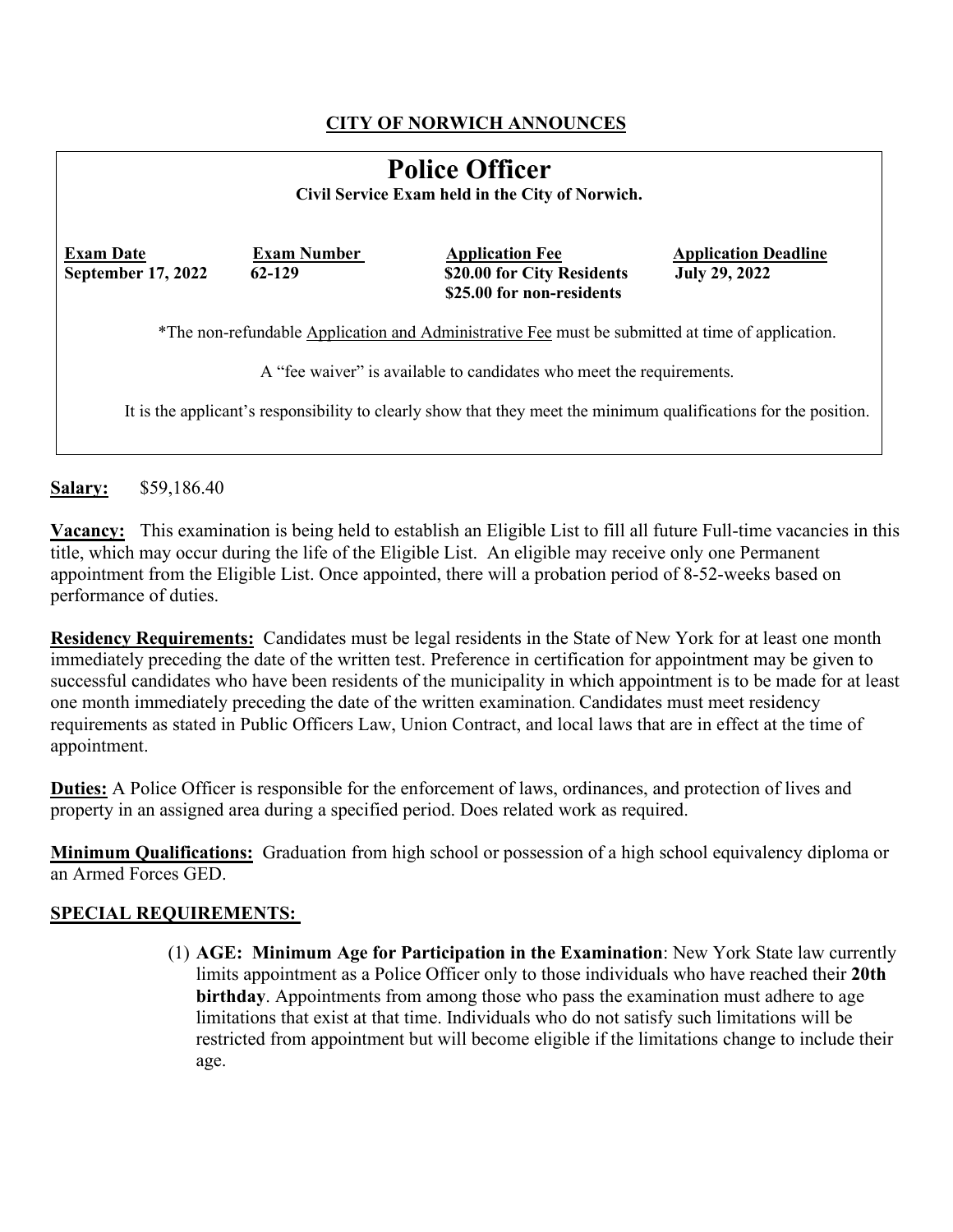There is no minimum age requirement to take the examination. However, candidate's name will be restricted and will not be certified until the minimum age required for appointment is reached.

**Maximum Age for Participation in the Examination**: Candidates who reach their **35th birthday** on or before the date of the written examination are not qualified except as follows\*: Candidates may have a period of military duty or terminal leave up to seven years, as defined in Section 243 (10a) of the Military Law, deducted from their age for purposes of determining whether they meet the age requirement.

\*Section 58.1 (a) requires that applicants not be more than thirty-five (35) years of age as of the date when the applicant takes the written examination. Candidates who may be impacted by the maximum age requirement and who are requesting an alternate test date (for active duty or, Sabbath Observance or for an alternate test date situation which meets the conditions of the City of Norwich's Alternate Test Date Policy) are advised to contact the Human Resources Department to discuss their request.

- (2) LICENSE: Possession of a valid New York State Driver's License at the time of appointment.
- (3) CITIZENSHIP: U.S. citizenship is required at time of appointment. It is not necessary for admission to the examination.
- (4) PHYSICAL AND MEDICAL TESTS: The current Medical and Physical Fitness Standards of the Municipal Police Training Council (MPTC). It should be noted that in addition to the written examination, an assessment of an individual's physical fitness will be made.

1. Candidates who achieve a passing score on the written test will be required to pass a qualifying physical agility test established by the Municipal Police Training Council (MPTC)

2. Candidates offered the position of Police Officer will be required to pass the medical standards established by the MPTC and a psychological screening examination will be required prior to appointment

3. Failure of any one of the above qualifying tests will bar a candidate from appointment

4. NO-RETEST POLICY: Candidates who must pass qualifying physical, medical, and psychological examinations will only be examined once. Failure on any part of a qualifying examination will render the candidate ineligible for certification and appointment from the eligible list. Candidates will be required to retake the written examination prior to taking another qualifying examination. There will be no retesting for drug screenings, physical agility, medical or psychological examinations required for any Civil Service examinations and/or appointments.

(5) BACKGROUND INVESTIGATION: Applicants may be subject to a pre-employment background investigation and a criminal record search. Conviction of a felony will bar appointment. Conviction of a misdemeanor or other violation of law may bar examination and/or appointment. A person adjudicated as a youthful offender may be disqualified for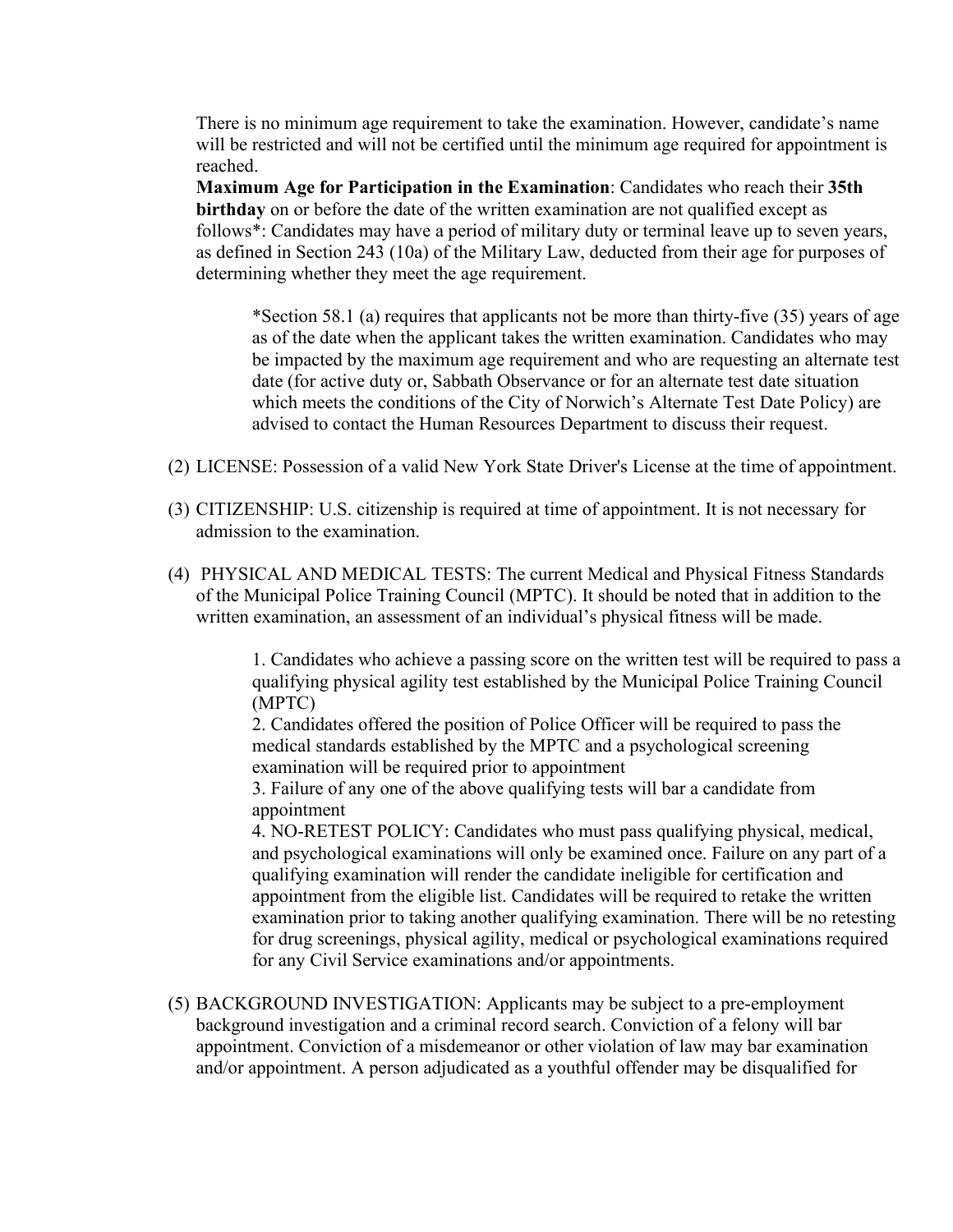appointment. Because of the nature of this position, successful candidates will undergo a thorough investigative screening to determine suitability for appointment as a Police Officer.

Candidates should also be aware that an offer of employment as a Police Officer may be contingent on participation in and passing of a substance abuse test, and thereafter may be required to participate in such testing on a periodic basis during the twelve (12) month probationary period after appointment. Evidence of substance abuse may lead to disqualification from appointment or termination from employment.

Failure to meet the standards set for the investigative screening may result in disqualification. Prior to an offer of employment each candidate will be fingerprinted.

SPECIAL REQUIREMENT FOR PERMANENT APPOINTMENT: Successful completion of the Municipal Police Training Council's Police Officer Basic Training Course.

- NOTES: Prior to appointment, you will be required to show proof of the following documents:
	- High School Diploma or GED
	- Birth Certificate
	- Social Security Card
	- Current, valid N.Y.S. Driver's License
	- Citizenship certificate (if you are a naturalized U.S. Citizen)

**Anticipated Eligibility:** Applicants who lack thirty days, or less, of meeting the minimum qualifications by the date of the examination will be admitted conditionally to the examination. However, proof of the additional days' qualification must be submitted prior to the establishment of the eligible list.

#### **Subjects of examination:**

**Situational Judgment:** These questions test for the ability to identify appropriate and effective responses to work-related challenges. You will be presented with scenarios that reflect the types of challenges one could encounter in a work environment. Each scenario will be followed by several responses to the scenario. You must rate the effectiveness of each response.

**Language Fluency:** These questions test for the ability to read, understand, and present a clear and accurate summary of information. For some questions, you will be given a brief reading passage followed by four statements, each summarizing the information. You must then choose the best version. For other questions, you will be given several sentences, one of which contains a spelling, grammatical, or punctuation error. You must then select the line that contains the error.

**Information Ordering and Language Sequencing**: These questions test for the ability to properly identify the sequence or order of events, or to organize information to fit a timeline. You will be given a brief reading passage followed by one or more questions. You must identify the proper sequence of events in order to answer one or more questions.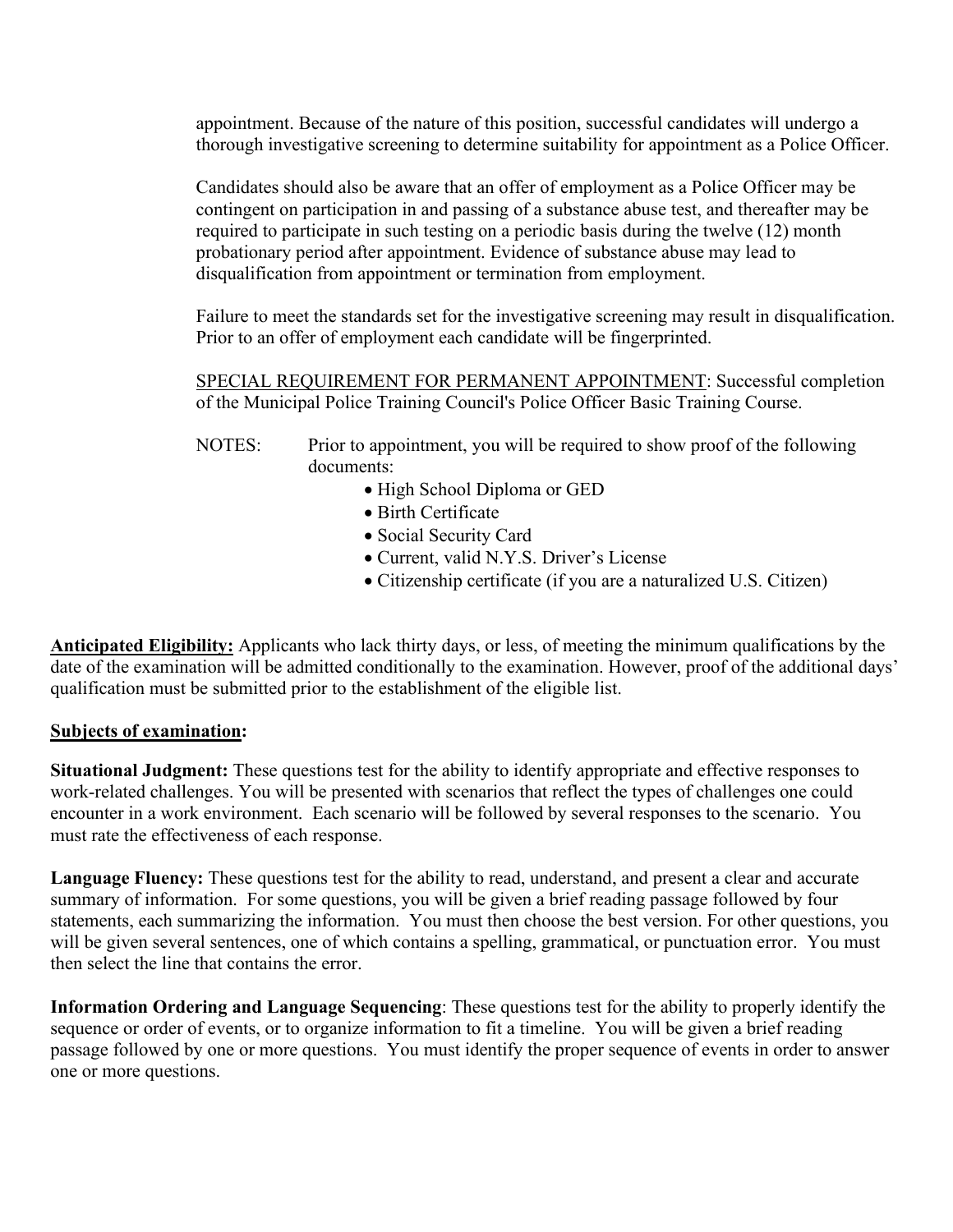**Problem Sensitivity and Reasoning**: These questions test for the ability to apply information and to identify a problem or potential problem. For some questions, you will be given information in the form of policies, rules, regulations, or laws, which will be followed by a situation. You must then identify the problem and apply the information to select the best course of action to take. For other questions, you will be given a scenario and mock witness statements. You must use this information to answer one or more questions about the scenario.

**Selective Attention**: These questions test for the ability to focus on completing a task and to pay attention to important details while performing repetitive and monotonous tasks. You will be presented with a series of letters, symbols, and/or numbers. You must select the choice that contains the series of letters, symbols, and/or number that matches exactly.

**Visualization**: These questions test for the ability to imagine how something will look when it is moved around or when its parts are changed, moved, or rearranged. You will be presented with an image of a face followed by four images of faces. Each face is disguised or altered in some way. Three of the images have a difference in facial structure or facial features. You must select the choice that contains the image with the identical facial structure and facial features.

**Spatial Orientation**: These questions test for the ability to understand how to navigate within spaces or how to get from one point to another. You will be provided with a map followed by one or more questions. You must imagine yourself at a certain location and orient yourself to the direction in which you would move to get to another location by the shortest (least distance) route.

**P.E.R.C. STATEMENT**: The rating key for this examination will be established by the New York State Civil Service Commission prior to the date of the test, upon recommendation of a committee of police experts who will review all the questions for appropriateness and the key answers for correctness. There will be no review of the questions by candidates. This committee was selected with the assistance and endorsement of the Police Conference of New York, Inc., the New York State Association of Police Benevolent Associations, Inc., and the New York State Association of Chiefs of Police, Inc.

**Study Guide**: A Guide for the Written Test for Entry-Level Law Enforcement Officer is available at the New York State website: https://www.cs.ny.gov/testing/testguides.cfm. Candidates not having access to a computer, or the internet may request copy of the test guide from the municipal civil service office.

**\*\*PHYSICAL FITNESS SCREENING TEST**: (As mandated by the New York State Municipal Police Training Council)

### **Test Components/Stations:**

Candidates will go from Stations I through III in order. Each station is pass/fail. Candidates must pass each station in order to proceed to the next station. Candidates will be allowed up to three minutes rest between stations. Once a station is started, it must be completed according to protocol. See the following chart.

**Station I** Sit-up - Candidate lays flat on the back, knees bent, heels flat on the floor, fingers interlaced behind the head. Monitor holds the feet down firmly. In the up position, candidate should touch elbows to knees and return with shoulder blades touching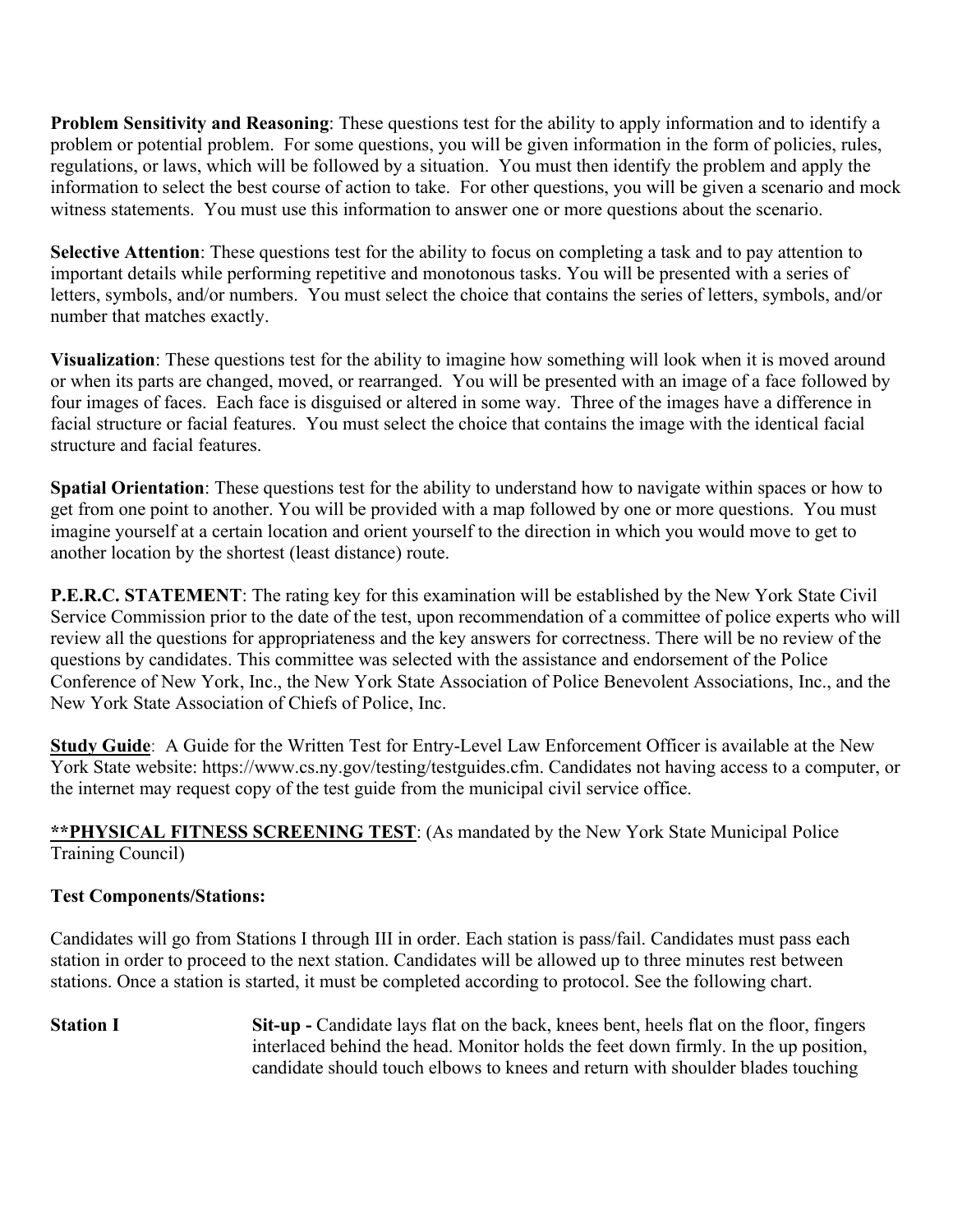|                    | floor. To pass this component, candidate must complete the requisite number of<br>correct sit-ups in one minute.                                                                                                                                                                                                                                                                                                                                                                                                                                                                                                                                                                                  |
|--------------------|---------------------------------------------------------------------------------------------------------------------------------------------------------------------------------------------------------------------------------------------------------------------------------------------------------------------------------------------------------------------------------------------------------------------------------------------------------------------------------------------------------------------------------------------------------------------------------------------------------------------------------------------------------------------------------------------------|
| <b>Station II</b>  | <b>Push-Up</b> - This test measures muscular endurance of the upper body (anterior deltoid,<br>pectoralis major, triceps). The hands are placed slightly wider than shoulder width<br>apart, with fingers pointing forward. The monitor places one fist on the floor below<br>the candidate's chest. If a male monitor is testing a female, a 3-inch sponge should be<br>placed under the sternum to substitute for the fist. Starting from the up position<br>(elbows extended), the candidate must keep the back straight at all times and lower the<br>body to the floor until the chest touches the monitor's fist. The candidate then returns<br>to the up position. This is one repetition. |
|                    | The candidate's score will consist of the number of correct repetitions performed<br>without break (i.e. failing to extend the elbows, one or both knees touching the floor,<br>hitting the floor, remaining on the floor, stopping).                                                                                                                                                                                                                                                                                                                                                                                                                                                             |
| <b>Station III</b> | <b>Mile Run - Candidate must be successful on Stations I and II in order to participate in</b><br>Station III. It will be administered over a course of 1.5 miles. Candidate will be<br>informed of his/her lap time during the test.                                                                                                                                                                                                                                                                                                                                                                                                                                                             |
|                    | Scoring Chart                                                                                                                                                                                                                                                                                                                                                                                                                                                                                                                                                                                                                                                                                     |

| Age/Sex |        | <b>Test</b> |              |
|---------|--------|-------------|--------------|
| Male    | Sit Up | Push-Up     | 1.5 Mile Run |
| 20-29   | 38     | 29          | 12:38        |
| 30-39   | 35     | 24          | 12:58        |
| 40-49   | 29     | 18          | 13:50        |
| Female  |        |             |              |
| 20.29   | 32     | 15          | 14:50        |
| $30-39$ | 25     | 11          | 15:43        |
| 40-49   | 20     | 9           | 16:31        |
|         |        |             |              |
|         |        |             |              |
|         |        |             |              |

**Should a candidate take the Physical Fitness Screening Test and receive a failing grade, the candidate's name will be removed from the eligible list for the life of the list. Should a candidate take the Physical Fitness Screening Test and receive a passing grade, that grade is effective for two years. Candidates must retake the Screening Test in order to be appointed beyond the two-year point.** 

Physical Fitness Screening Test results from other civil service jurisdictions may not be accepted for purposes of appointment.

### **GENERAL NOTICE TO CANDIDATES FOR ALL CIVIL SERVICE EXAMS**

1. Most Civil Service written tests do not require the use of a calculator or slide rule. The use of calculators is **PROHIBITED** for this examination. You may not bring books or other reference materials to the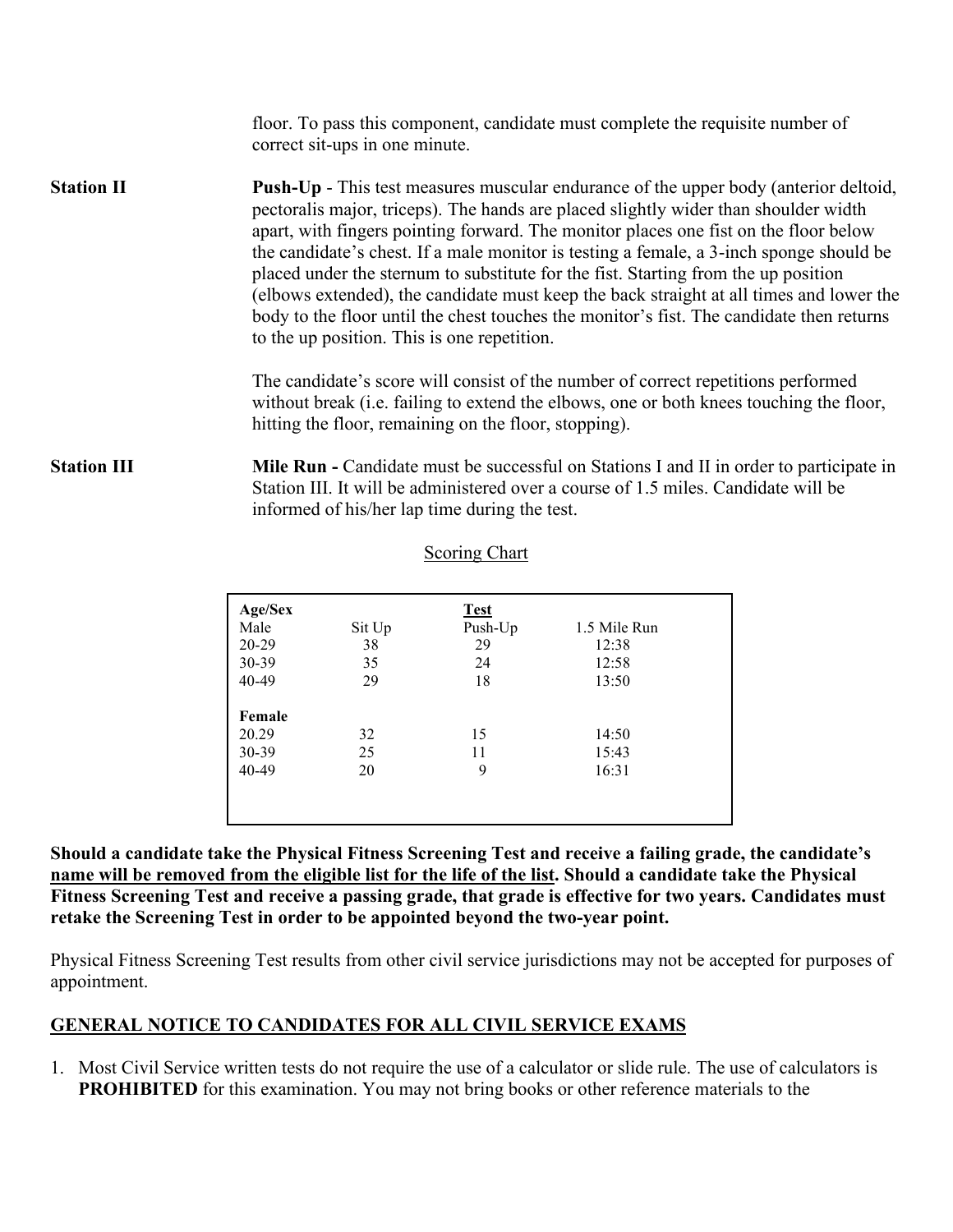examination location. Devices with typewriter keyboards, spell checkers, personal digital assistants, address books, language translators, dictionaries, or any similar devices are prohibited. You may not bring books or other reference materials to the examination location.

- 2. If you are filing for examinations offered by other agencies (New York State, another County, Cities, etc.) that are being given on the same date as this examination, you must make arrangements to take all examinations at one test site. You are also required to **complete and return the Cross Filer Form**, available at City of Norwich Human Resources Department One City Plaza Norwich NY 13815 or download the form at https://www.norwichnewyork.net/government/human-resources.php, to this office no less than two (2) weeks prior to the examination date. Failure to provide such information on time may result in disqualification from one or more examinations in this series.
- 3. Candidates who fail to receive either their admission notice, or final disqualification notice by the Thursday prior to the examination are responsible for calling the Department of Human Resources, (334-1235), for instructions.
- 4. ELIGIBLE LISTS Lists may be established for a maximum of four years. The resulting eligible list will be used to fill appropriate vacancies as they occur.
- 5. This examination will be prepared and rated in accordance with Section 23(2) of the Civil Service Law. The provisions of the New York State Civil Service Law, rules and regulations dealing with the preparation and rating of examinations will apply to this examination.
- 6. Veterans and Veterans with Disabilities, who meet the criteria set forth in the Application for Examination, may be eligible for additional credits added to their earned scores if successful in examination. **CREDITS MUST BE CLAIMED AT THE TIME OF FILING YOUR APPLICATION FOR EXAMINATION AND YOU MUST ATTACH A COPY OF YOUR DD214 SEPARATION PAPERS**. If claiming credit as a Veteran with a disability, attach form 102. If these documents are not submitted within sixty days of filing your application, your claim will be denied. Active-duty members of the Armed Forces have the right to request veteran credits prior to discharge. If you are currently on active duty, you should check the appropriate box on the application and attach a letter requesting the use of credits with documentation verifying your active duty status: i.e. copy of military ID, military orders, official documents indicating current service, etc. Veterans who previously used non-disabled veteran credits for appointment to a position in New York State or local government AND, after his/her appointment, was subsequently classified by the Veterans Administration as a disabled veteran, are now eligible for an award of additional veteran credits. If you are claiming additional disabled veteran credits as a result of the Amendment to Section Six of Article Five of the New York State Constitution effective January 1, 2014, Form 102 Authorization for Disability Record and Form 102S Authorization for Verification of Non-Disabled Veterans Credits Use must be submitted. Completed forms must be received by the City of Norwich Human Resources before an eligible list is established in order to be granted credits on that eligible list.
- 7. In conformance with section 85-a of the Civil Service Law, children of firefighters and police officers killed in the line of duty shall be entitled to receive an additional ten points on a competitive examination for original appointment in the same municipality in which his or her parent has served. If you are qualified to participate in this examination and are a child of a firefighter or police officer killed in the line of duty in this municipality, please inform this office of this matter when you submit your application for examination. A candidate claiming such credit has a minimum of two months from the application deadline to provide the necessary documentation to verify additional credit eligibility. However, no credit may be added after the eligible list has been established.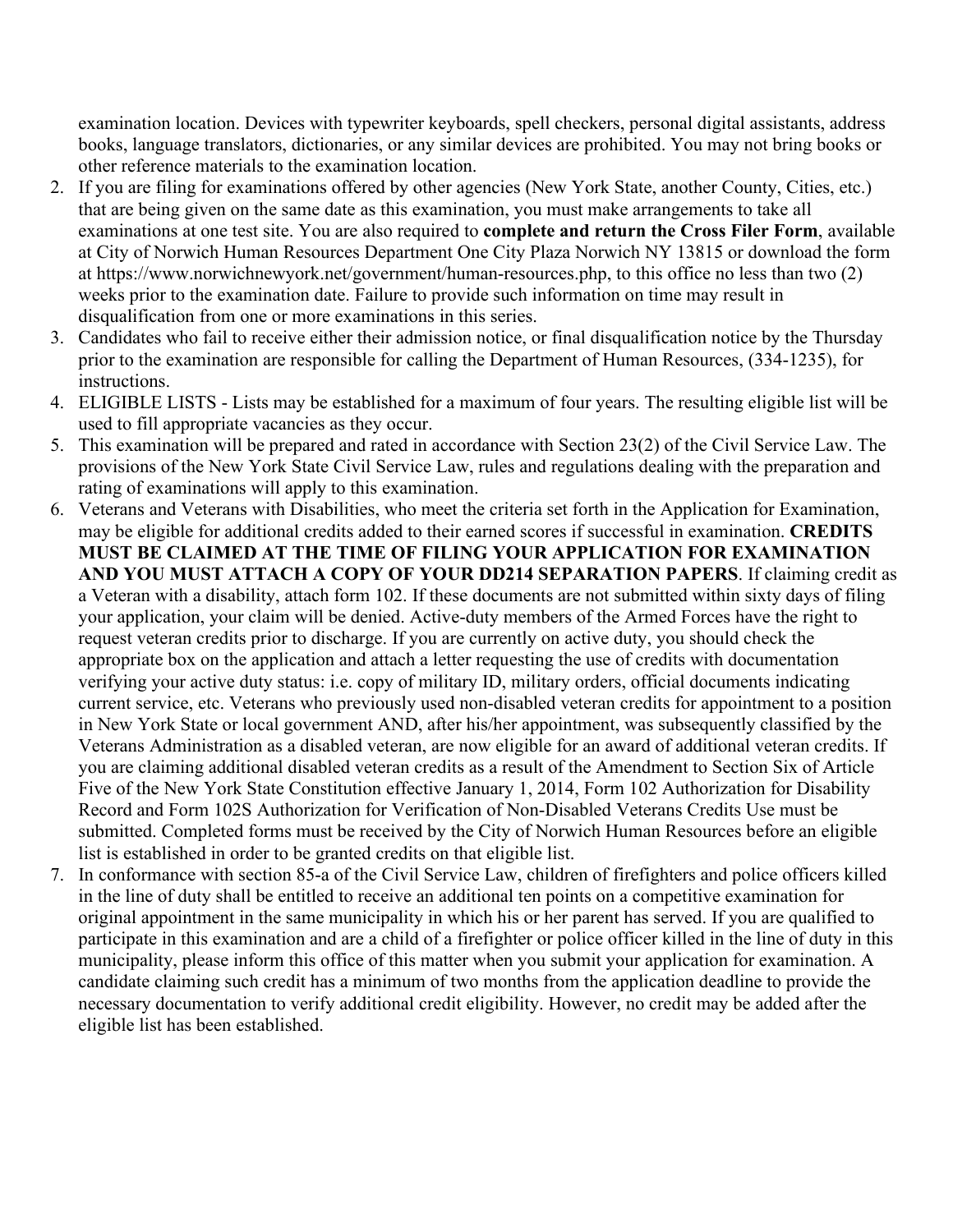# **HOW TO APPLY**

**APPLICATION FILING FEE:** CITY OF NORWICH RESIDENTS \$20.00, NON-RESIDENTS \$25.00, APPLICATION FEE IS REQUIRED FOR EACH SEPARATELY NUMBERED EXAMINATION FOR WHICH YOU APPLY. THE NON-REFUNDABLE APPLICATION PROCESSING FEE MUST BE PAID UPON SUBMITTING YOUR APPLICATION.

APPLICATION FEES ARE NOT REFUNDABLE. IF YOU ARE DISQUALIFIED FROM OR FAIL TO APPEAR FOR THE EXAMINATION, YOUR FEE IS NOT REFUNDED. THEREFORE, WE URGE YOU TO COMPARE YOUR QUALIFICATIONS CAREFULLY WITH THE REQUIREMENTS FOR ADMISSION AND FILE ONLY FOR THOSE EXAMINATIONS FOR WHICH YOU ARE CLEARLY QUALIFIED.

APPLICATION FEE WAIVER: A waiver of application fee will be allowed if you are unemployed and primarily responsible for the support of a household. In addition, a waiver of application fee will be allowed if you are determined eligible for Medicaid, or receiving Supplemental Social Security Income payments, or Public Assistance (Temporary Assistance for Needy Families/Family Assistance or Safety Net Assistance) or are certified Job Training Partnership Act/Workforce Investment Act eligible through a State or local social service agency. The fee may also be waived for those who are serving active military duty. Documentation proving eligibility must be submitted with each application. All claims for application fee waivers are subject to verification.

## INCOMPLETE APPLICATIONS WILL NOT BE PROCESSED.

ALTERNATE TEST DAY REQUESTS: The Department of Human Resources periodically receives requests to reschedule candidates for civil service examinations under exceptional circumstances because individuals are unable to participate in the exams on their scheduled dates.

Upon presentation of appropriate documentation, the Department of Human Resources may grant an alternate test date. The granting of alternate test date is at the discretion of the Department of Human Resources. Examples such as the following may be considered as reasons for granting an alternate test date:

- Death in the family or household or attendance at funeral or memorial service.
- Medical illness or emergencies involving the candidate or member(s) of the family.
- Military orders.
- Religious observance (Candidate must submit required form).